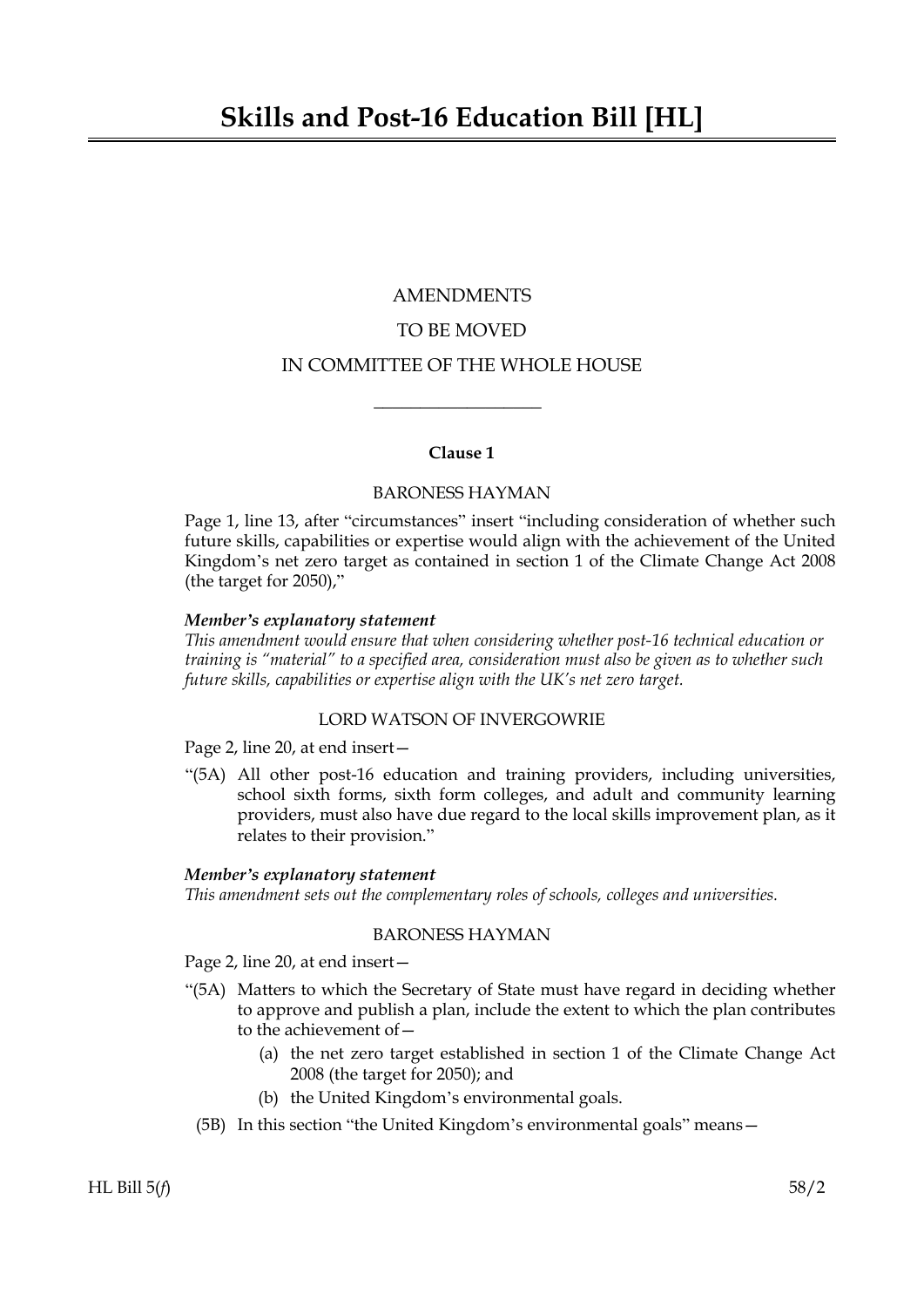# **Clause 1** *- continued*

- (a) any goals and targets contained in an Environmental Improvement Plan, including the 25 Year Environment Plan,
- (b) any target to which the United Kingdom is committed by virtue of being a party to a relevant multilateral environmental agreement; and
- (c) the United Nation's Sustainable Development Goals."

# *Member's explanatory statement*

*This amendment provides that matters to which the Secretary of State must have regard when deciding whether to approve and publish a local skills improvement plan shall include the extent to which the plan contributes to the achievement of net zero and biodiversity targets.*

# LORD WATSON OF INVERGOWRIE

Page 2, line 23, after "body" insert "in partnership with local authorities, including the Mayoral Combined Authorities and further education providers"

# *Member's explanatory statement*

*This amendment would provide for employer representative broads to develop local skills improvement plans in partnership with local authorities, including the Mayoral Combined Authorities, and local further education providers.*

Page 2, line 25, after "employers" insert "local authorities and further education providers"

### *Member's explanatory statement*

*This amendment would provide for local skills improvement plans to draw on the views of local authorities and providers in the area.*

Page 2, line 29, leave out paragraph (c) and insert—

- "(c) draws on the views of post-16 education providers active in the specified area, including schools, further education institutions, community learning providers, specialist designated institutions and universities, and
- (d) draws on the views of regional and local authorities, including the Mayoral Combined Authorities, with specific reference to published plans and strategies which have been developed by these authorities to inform the distribution of funding and prioritisation of resources."

# *Member's explanatory statement*

*The amendment aims to ensure that local skills improvement plans are more collaborative with local further and adult education providers and closely aligned with existing strategies and plans such as those developed by the Mayoral Combined Authorities and others with influence on funding for skills and education.*

# Page 2, line 31, at end insert ", and

(d) draws on and gives due regard to the priorities of other organisations in the locality, including coordinating careers information, advice and guidance provision across education providers and with relevant agencies, including Jobcentre Plus."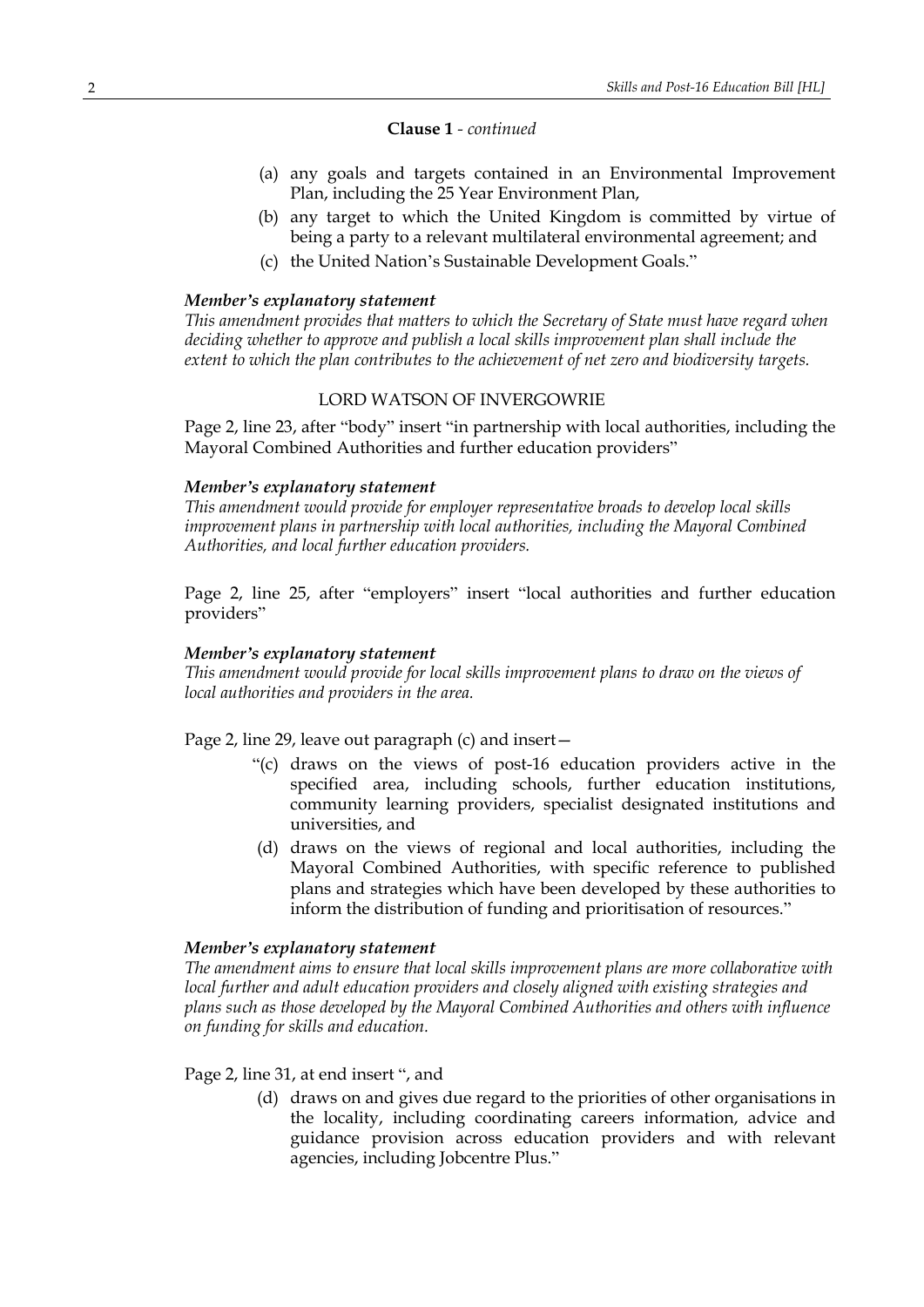### *Member's explanatory statement*

*This amendment seeks to ensure that local skills improvement plans provide coordinated strategic all-age careers information, advice and guidance.*

# Page 2, line 31, at end insert ", and

(d) identifies actions that relevant providers can take to support—

- (i) people with an EHC plan under section 37 of the Children and Families Act 2014, and
- (ii) disabled people without an EHC plan,

to access post-16 technical education or training including supported internships."

### *Member's explanatory statement*

*This amendment seeks to ensure that people with Education, Health and Care Plans and disabled people without Education, Health and Care Plans are considered and supported in the development of local skills improvement plans.*

#### Page 2, line 33, at end insert—

"(8) The Secretary of State must prepare and publish guidance setting out the criteria used to determine the boundaries of a specified area for the purpose of a local skills improvement plan."

#### *Member's explanatory statement*

*This a probing amendment regarding the criteria the Government will use to determine what constitutes "local".*

# **Clause 2**

### LORD WATSON OF INVERGOWRIE

Page 2, line 41, leave out "reasonably"

#### *Member's explanatory statement*

*This is a probing amendment to test how the Secretary of State will determine what mix of employers is considered "reasonably representative".*

Page 2, line 42, after "area," insert "including the interests of small and medium sized enterprises, the self-employed and public and voluntary sector employers,"

### *Member's explanatory statement*

*This amendment seeks to ensure that employer representative boards include a wider range of local employer interests including small and medium sized enterprises, the self-employed, and public and third sector employers.*

Page 3, line 4, leave out "as the Secretary of State considers appropriate" and insert "including—

> (a) the requirement for the local skills improvement plan to give due regard to relevant national and regional strategies, including in respect of decarbonisation,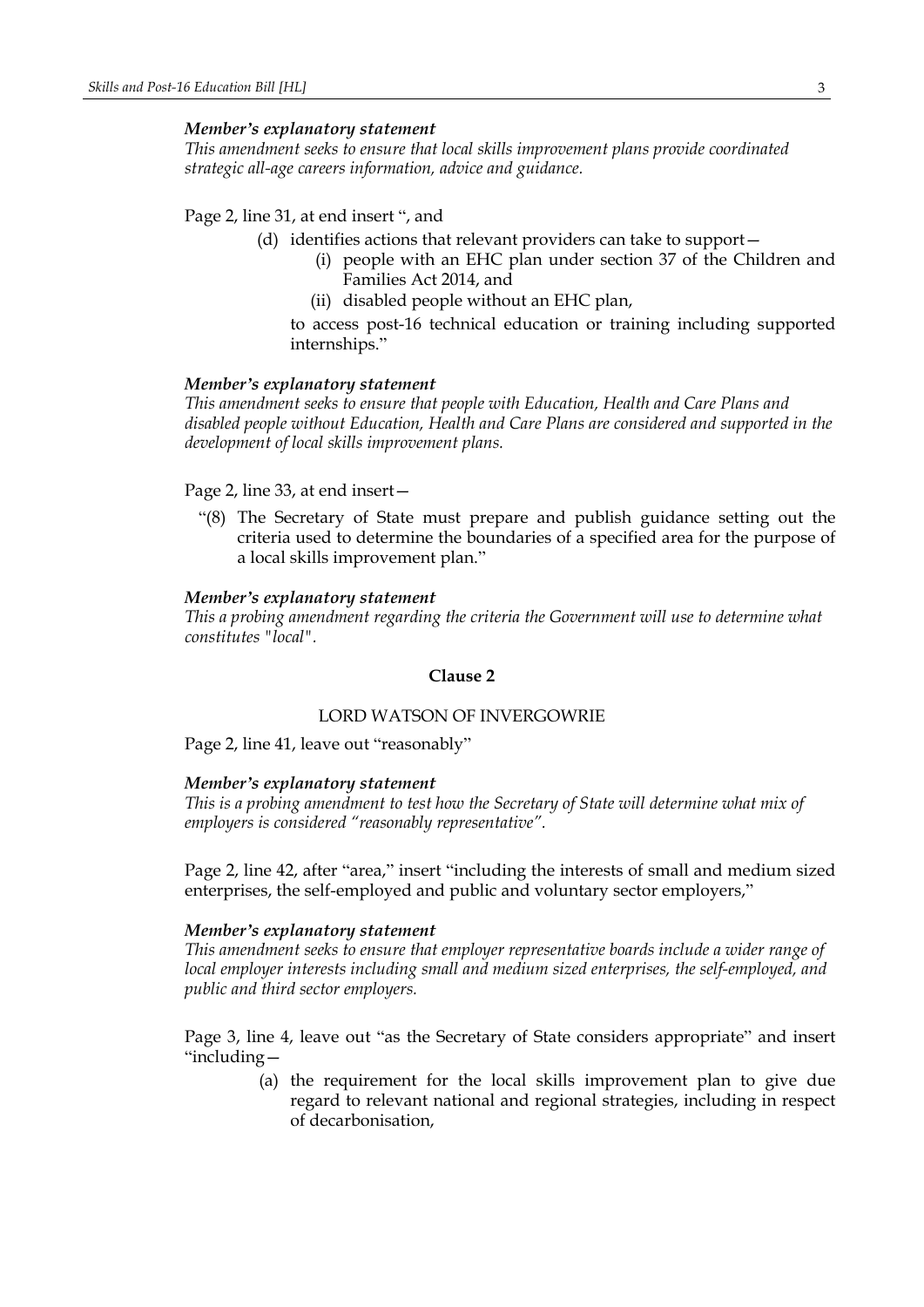### **Clause 2** *- continued*

- (b) affirming the powers of colleges and other providers to challenge local skills improvement plans and propose revisions where they do not believe plans appropriately capture the full diversity of priorities across the locality,
- (c) a requirement for employer representative bodies to publish a conflicts of interest policy for all those involved in approving plans or allocating funds which records actual or perceived conflicts of interests, and
- (d) anything else the Secretary of State considers appropriate."

### *Member's explanatory statement*

*This amendment sets out conditions for employer representative bodies including their role and the system of accountability and oversight. They will be required to publish a conflicts of interest policy and required to give regard to national strategies (including the Decarbonisation Strategy). The condition also affirms the powers of colleges and other providers to challenge Local Skills Improvement Plans and propose revisions if they believe plans fall short.*

# **After Clause 4**

# LORD WATSON OF INVERGOWRIE

Insert the following new Clause—

### **"Report on the performance of employer representative bodies**

- (1) Within six months of the passing of this Act, and every twelve months thereafter, the Secretary of State must publish a report on the performance of employer representative bodies and lay it before Parliament.
- (2) Each report must contain a statement setting out—
	- (a) the role of employer representative bodies,
	- (b) the accountability of employer representative bodies,
	- (c) the cost of employer representative bodies,
	- (d) the number of employer representative bodies in England and the areas covered,
	- (e) the number of employer representative bodies that have been removed and the reason why.
- (3) Each report must contain an independent assessment of the impact of each employer representative body on—
	- (a) the development of local skills improvement plans, and
	- (b) local rates of participation in further education."

# *Member's explanatory statement*

*This amendment requires the Secretary of State to publish and lay before both Houses of Parliament an annual report on employer representative bodies to allow for scrutiny of their role and performance.*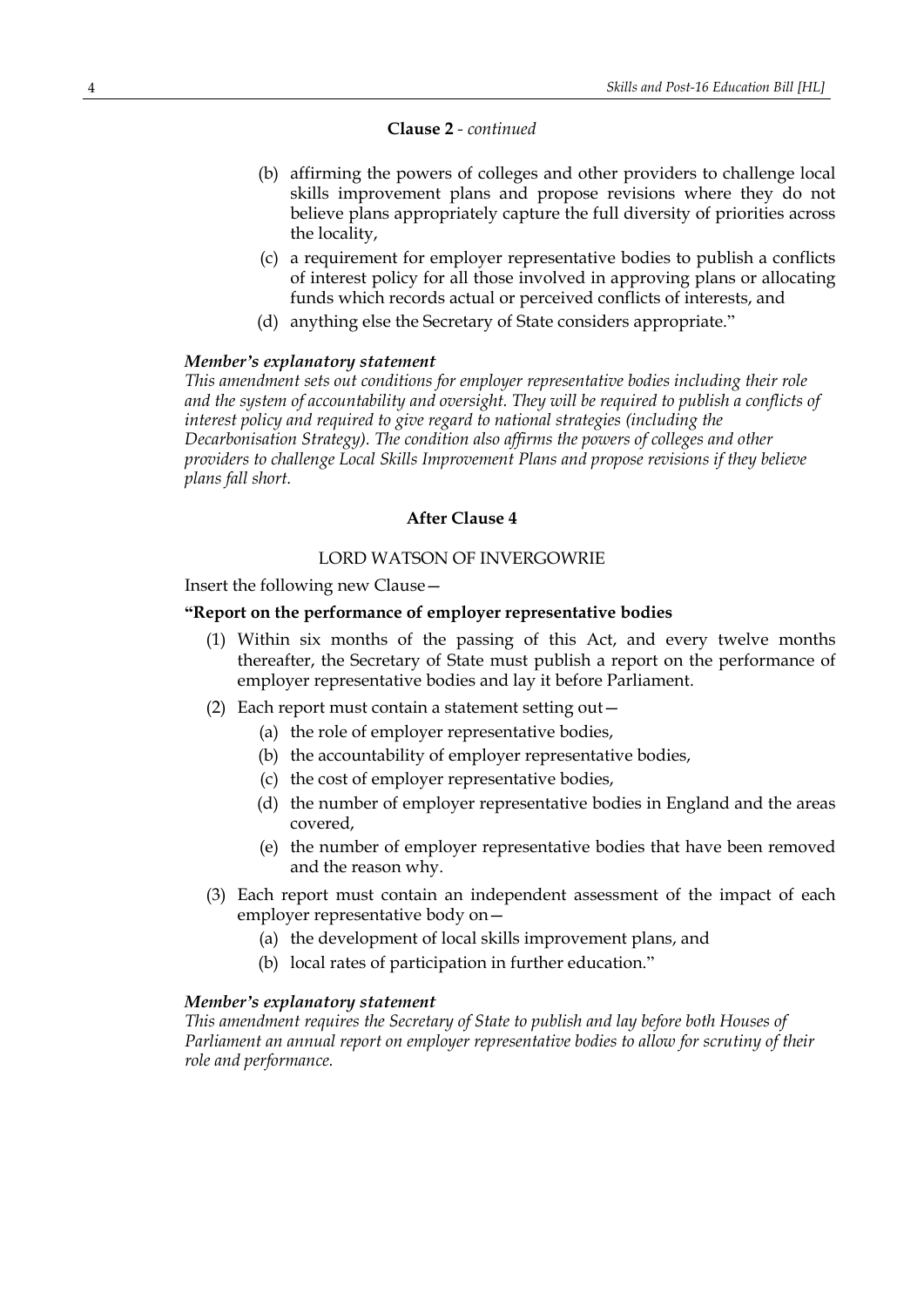# **Clause 7**

# LORD WATSON OF INVERGOWRIE

Page 10, leave out lines 32 to 35

#### *Member's explanatory statement*

*This amendment is intended to probe how fees charged in connection to the approval or continued approval of qualifications will be regulated.*

### **Clause 17**

### BARONESS SHERLOCK

Page 20, line 26, leave out "not"

#### *Member's explanatory statement*

*This amendment requires the OfS to determine and publish different levels to reflect differences in student characteristics, different institutions or types of institution, different subjects or courses, or any other such factor.*

Page 20, line 33, at end insert—

"(7A) When making decisions of a strategic nature in relation to a measure of student outcomes, the OfS must have regard to the desirability of exercising them in a way that is designed to widen participation and reduce the inequalities of outcome which result from socio-economic disadvantage."

### *Member's explanatory statement*

*This amendment seeks to ensure that the OfS's measure of student outcomes does not jeopardize widening participation for students from disadvantaged and underrepresented groups.*

Page 20, line 37, at end insert—

"(8A) The OfS must work together with the devolved authorities to minimise the potential for different assessments of the quality of higher education with a view to protecting the United Kingdom's higher education sectors' international reputation."

### *Member's explanatory statement*

*This amendment probes the impact that moving the English higher education sector out of line with the UK Quality Code will have upon the coherence and consistency of UK quality assessment and the UK's HE sectors' international standing.*

# **Clause 18**

# LORD WATSON OF INVERGOWRIE

Page 22, line 36, leave out paragraph (a)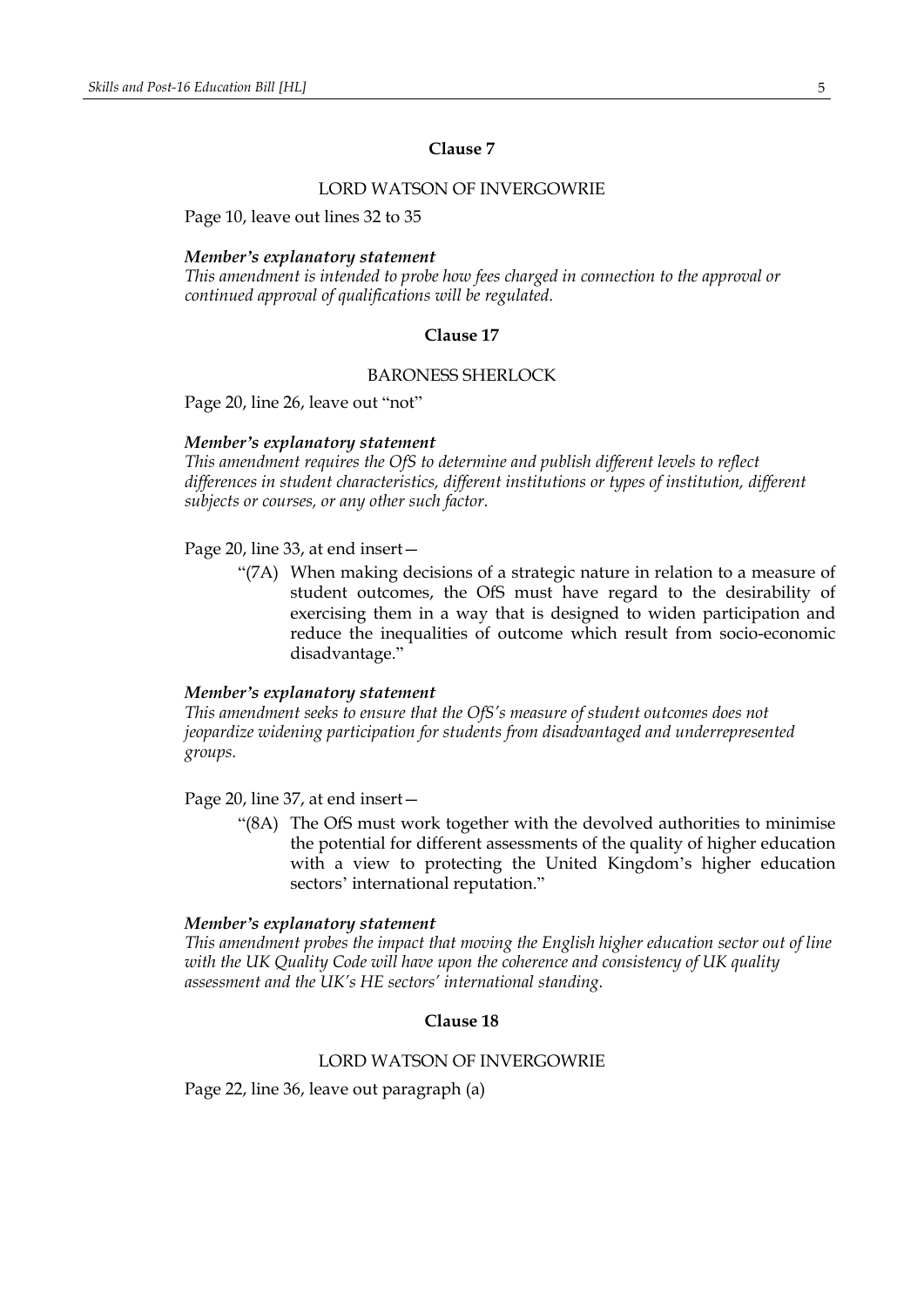# *Member's explanatory statement*

*This amendment is intended to probe how the charging of fees in connection with entries on the list of relevant providers will be regulated.*

#### **After Clause 25**

# LORD WATSON OF INVERGOWRIE

Insert the following new Clause—

# **"Credit transfer arrangements**

- (1) The Secretary of State may by regulations make provision to facilitate credit transfer arrangements to allow students to move between education providers.
- (2) Regulations under this section are to be made by statutory instrument, and a statutory instrument containing regulations under this section may not be made unless a draft of the instrument has been laid before, and approved by a resolution of, each House of Parliament."

#### *Member's explanatory statement*

*This amendment allows the Secretary of State to facilitate credit transfer arrangements to allow students to move between education providers.*

Insert the following new Clause—

# **"Lifetime skills guarantee**

- (1) All persons aged 19 or older and under the state pension age have the right to study a fully-funded approved course for a qualification up to level 3 supplied by an approved provider of further, higher, or technical education if they—
	- (a) do not currently hold a level 3 qualification, or
	- (b) currently hold a level 3 qualification and the approved provider is satisfied that—
		- (i) the person would benefit from re-training, and
		- (ii) there is, or is likely to be, demand from employers in the occupations for employees who have obtained the particular qualification to be supplied.
- (2) The Secretary of State must prepare and publish a list of approved courses for the purposes of subsection (1).
- (3) The Secretary of State must consult on the list of approved courses to ensure that they are compatible with national levelling up and skills strategies.
- (4) The Secretary of State must review the list of approved courses at least every six months with a view to ensuring that they reflect the skills needed as the economy changes."

### *Member's explanatory statement*

*This amendment places the Government lifetime skills guarantee on a statutory footing, ensuring that all adults (aged 19 and over) without an A-Level or equivalent qualification or who hold such qualification but would benefit from re-skilling are able to study a fully-funded approved course. The Secretary of State is required to consult on and regularly review the list of approved courses to ensure that they are compatible with national skills strategies.*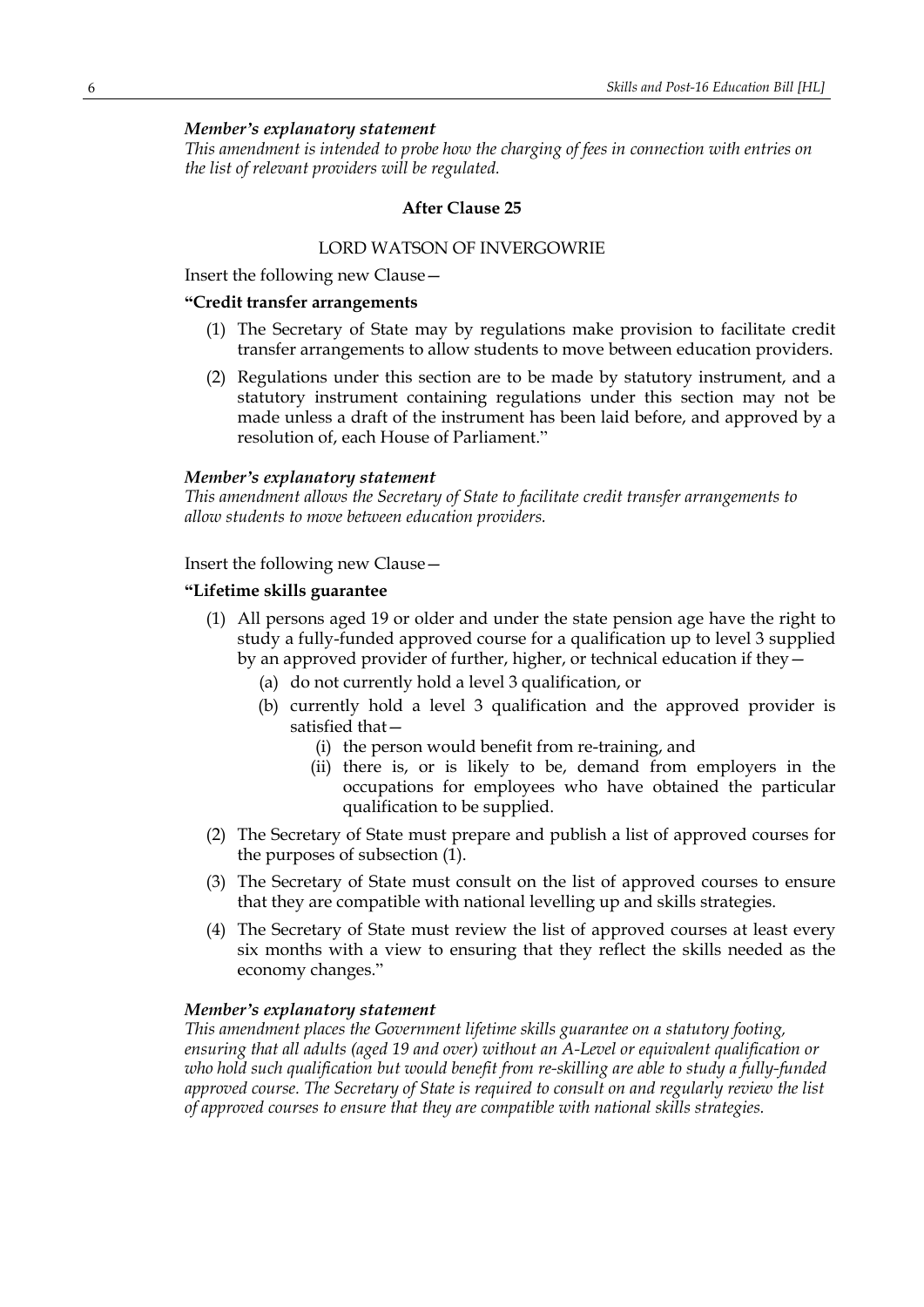# **After Clause 15**

# LORD WATSON OF INVERGOWRIE

Insert the following new Clause—

### **"Duration of lifelong loan entitlement**

As soon as practicable after this Act is passed, the Secretary of State must consult on extending the duration of the lifelong loan entitlement to up to six years equivalent funding."

# *Member's explanatory statement*

*This would require the Secretary of State to consult on extending the Lifelong Loan Entitlement (LLE) to six years in order to give those studying part-time or who may need to pause their studies more flexibility.*

# **"Lifelong loan entitlement eligibility**

- (1) All students are eligible for the lifelong loan entitlement regardless of—
	- (a) prior qualification,
	- (b) subject being studied,
	- (c) mode of study,
	- (d) institution of study,
	- (e) location of study, including remote learning, or
	- (f) whether they are studying modules or full qualifications.
- (2) The Secretary of State may not, in exercising powers under this or any other Act in relation to the lifelong loan entitlement, restrict access to the scheme on the grounds set out in subsection (1)."

#### *Member's explanatory statement*

*This amendment removes the Equivalent or Lower Qualification (ELQ) exemption rule for the Lifelong Loan Entitlement (LLE) to ensure eligibility for student loan funding for another qualification at that or a lower level to facilitate career changes. It also ensures LLE eligibility regardless of subject, intensity of study, institution and learning style.*

# Insert the following new Clause—

# **"Maintenance component of lifelong learning loans**

- (1) The Secretary of State may by regulations make provision for the lifelong learning entitlement to include maintenance provision for living costs.
- (2) Regulations under this section are to be made by statutory instrument, and a statutory instrument containing regulations under this section may not be made unless a draft of the instrument has been laid before, and approved by a resolution of, each House of Parliament."

### *Member's explanatory statement*

*This amendment allows the Secretary of State to make provision for the LLE to include maintenance provisions to support living costs to help disadvantaged students.*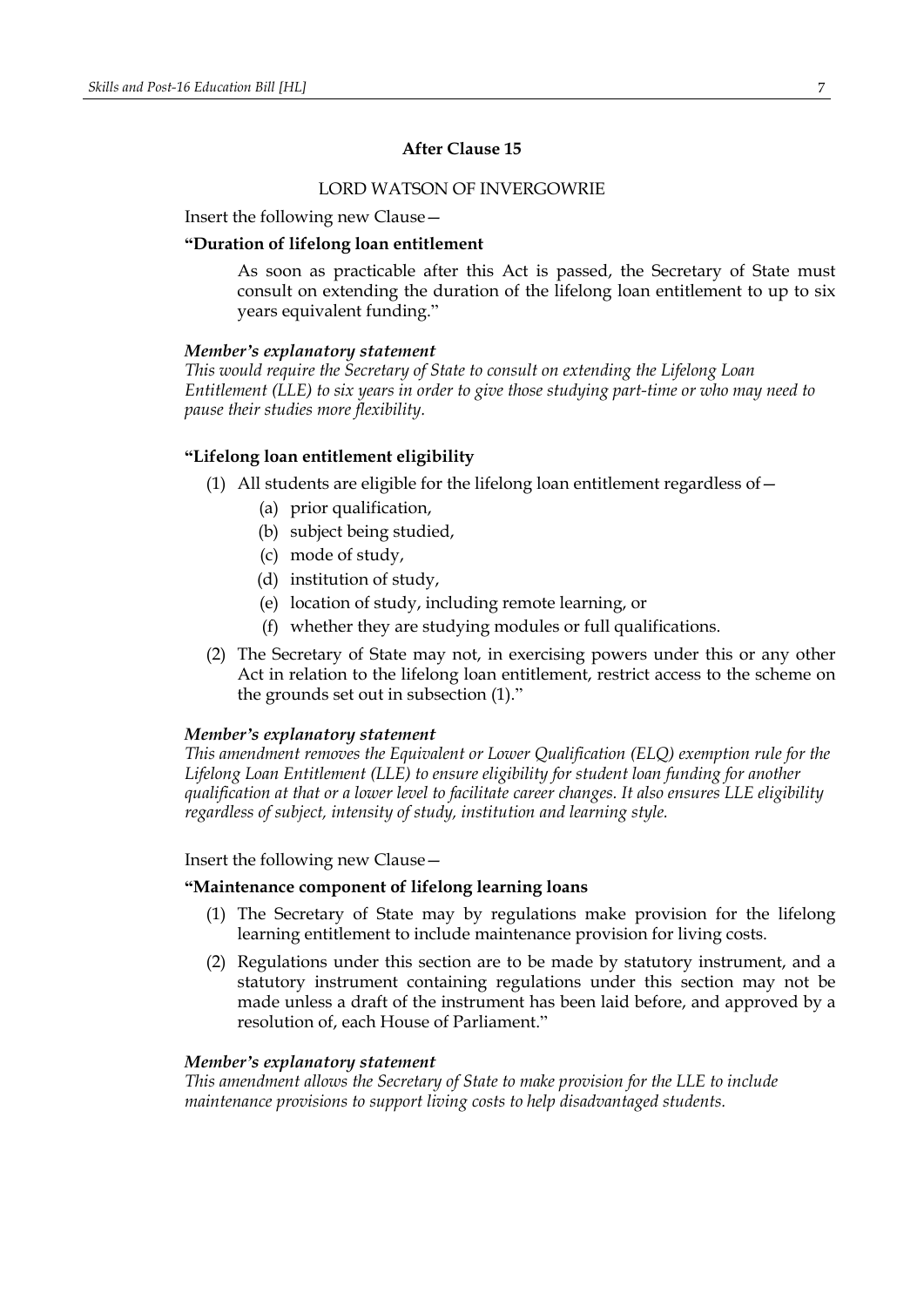Insert the following new Clause—

# **"Access to Sharia-compliant lifelong learning loans**

- (1) The Secretary of State may make provision by regulations for Sharia-compliant student finance to be made available as part of the lifelong learning entitlement.
- (2) Regulations under this section are to be made by statutory instrument, and a statutory instrument containing regulations under this section may not be made unless a draft of the instrument has been laid before, and approved by a resolution of, each House of Parliament."

### *Member's explanatory statement*

*This amendment allows the Secretary of State to make provision for Sharia-compliant LLE loans to ensure that the LLE is not a barrier to participation and upskilling.*

## BARONESS SHERLOCK

Insert the following new Clause—

# **"Reforming universal credit conditionality**

- (1) The Secretary of State may by regulations make provisions to amend universal credit conditionality with a view to ensuring that adult learners who are—
	- (a) unemployed, and
	- (b) in receipt of universal credit,

remain entitled to universal credit if they enrol on an approved course for a qualification up to Level 3.

(2) Regulations under this section are to be made by statutory instrument, and a statutory instrument containing regulations under this section may not be made unless a draft of the instrument has been laid before, and approved by a resolution of, each House of Parliament."

### *Member's explanatory statement*

*This is a probing amendment to clarify whether the Government intend to reform universal credit to support skills development.*

# **Clause 27**

# LORD WATSON OF INVERGOWRIE

Page 31, line 24, leave out "22" and insert "23"

# *Member's explanatory statement*

*This amendment would prevent Clause 22 from automatically coming into force two months after the Act is passed.*